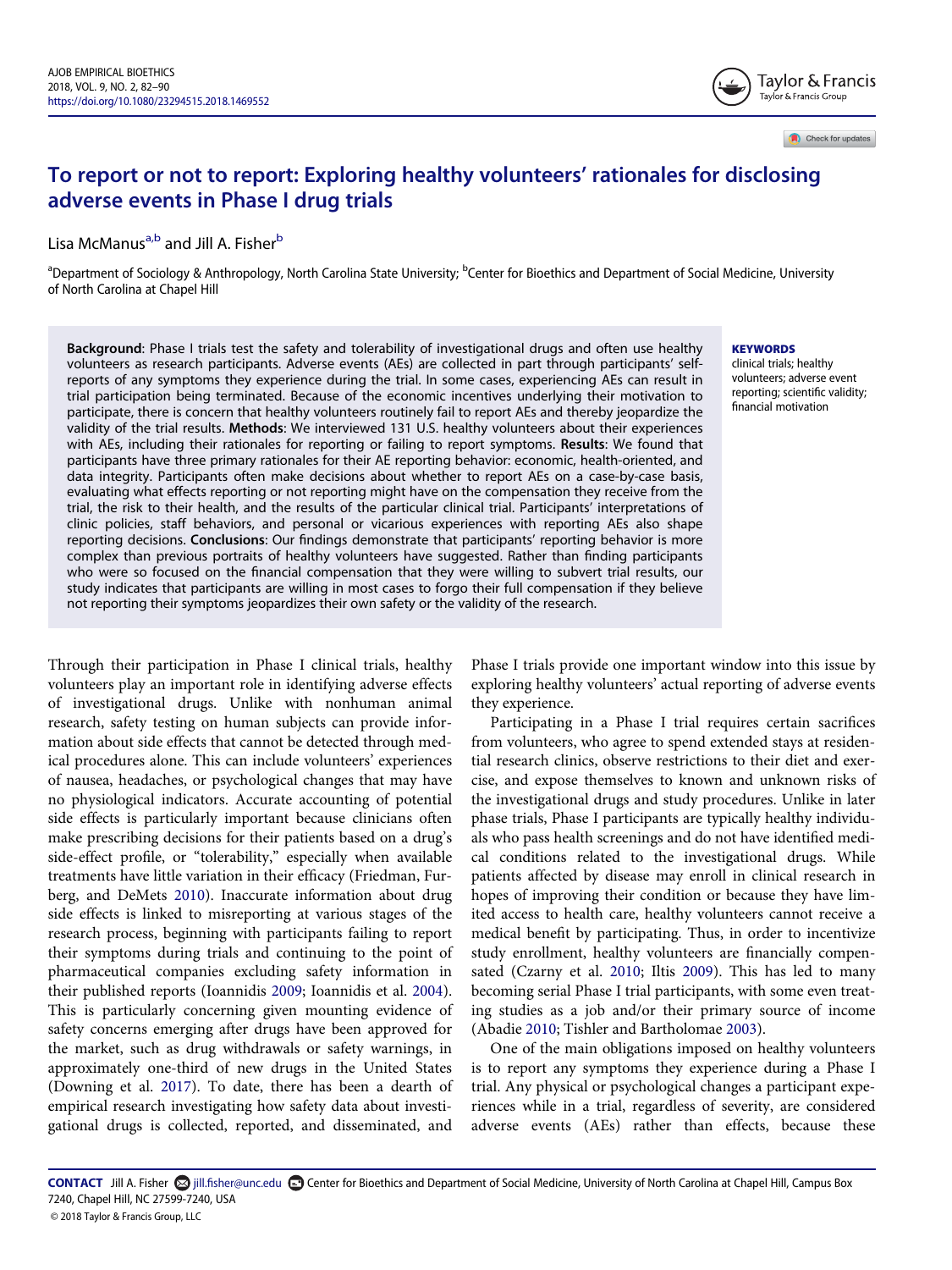<span id="page-1-10"></span><span id="page-1-6"></span>symptoms may or may not be a direct result of the investigational drug (Edwards and Aronson [2000](#page-8-7)). Indeed, the expectation is that some AEs will occur in participants receiving the placebo, and comparisons between groups receiving the investigational drug and those receiving the placebo could help adjudicate which AEs are caused by the drug (Moore [2015\)](#page-8-8). For example, some common symptoms such as headaches or gastrointestinal changes could have myriad causes, but researchers want to know about any bodily changes that occur during the trial regardless of whether the participants believe the investigational drug itself caused the symptom.

<span id="page-1-9"></span><span id="page-1-7"></span>The actual side effects of a marketed drug can be misrepresented when healthy volunteers do not fulfill their obligation to the study. Specifically, when participants do not report AEs, they compromise the integrity of data being collected, as well as potentially putting themselves at higher risk of harm. Metaanalyses of Phase I trials have indicated that adverse events are common in Phase I trials, with approximately two-thirds of healthy volunteers experiencing an AE, but most of these symptoms are mild and/or resolve relatively quickly (Emanuel et al. [2015;](#page-8-9) Sibille et al. [1998;](#page-8-10) Sibille et al. [2006;](#page-8-11) Johnson et al. [2016](#page-8-12)). In spite of the documented prevalence of AEs, one study of healthy volunteers nonetheless revealed that almost 30% of participants either delayed or completely withheld AEs from study staff (Hermann et al. [1997](#page-8-13)). Explanations for participants withholding AE information include volunteers forgetting/misremembering their symptoms, having difficulty verbalizing the bodily changes they experience, or fearing dismissal from the study if they report an AE (Hermann et al. [1997;](#page-8-13) Dresser [2013;](#page-8-14) Friedman, Furberg, and DeMets [2010](#page-8-0)).

<span id="page-1-11"></span><span id="page-1-8"></span><span id="page-1-5"></span><span id="page-1-4"></span><span id="page-1-3"></span><span id="page-1-2"></span><span id="page-1-1"></span><span id="page-1-0"></span>Of these reasons for AE underreporting, scholars have primarily focused on participants intentionally subverting the clinical trial process out of their self-interested financial motivations (Dresser [2013;](#page-8-14) Resnik and McCann [2015;](#page-8-15) Devine et al. [2013\)](#page-8-16). The concern is that because healthy volunteers enroll in clinical trials for the compensation, they are unlikely to report AEs if doing so could result in early discharge and only a partial payment. To contextualize this phenomenon, participants might be removed from a trial if continuing their participation would put them at increased risk. However, what constitutes an acceptable level of risk for continued participation is not standardized, and healthy volunteers often find it difficult to determine whether a decision to withdraw them for their own safety is an appropriate reaction to the AE (Hermann et al. [1997\)](#page-8-13). Policies on payment upon study removal vary between clinics and studies and, in most cases, involve prorating payments based on the portion of the study completed (Dickert, Emanuel, and Grady [2002](#page-8-17)). Prorated payments and "completion bonuses" are designed to increase retention in clinical trials (Dickert and Grady [1999\)](#page-8-18), but they could have the effect of discouraging AE reporting should participants fear losing the compensation for which they enrolled in the trial (Dresser [2013](#page-8-14)). Yet, not prorating payment could prompt participants to fabricate or exaggerate AEs in order to leave a study early with their full compensation (Devine et al. [2013\)](#page-8-16). In both instances, scholars note how the payment system offers economic disincentives to participants for providing truthful information about their symptoms. This previous scholarship also casts healthy volunteers as either "good" or "bad" research participants, assuming

that individuals always make the same choices about AE reporting based on the degree to which they prioritize their economic motivations. This depiction creates a false dichotomy of participants, presenting them either as self-interested individuals solely concerned with the monetary compensation or as conscientious participants who understand the scientific goals of the trial and exhibit appropriate care for their own and others' physical well-being.

Drawing upon a qualitative study of healthy volunteers' experiences in Phase I trials, we examine participants' rationales for reporting or withholding information about adverse events. Unlike past research that explains unreported AEs in terms of certain groups of participants withholding information because they are strictly economically motivated, we find that there is not a type of participant that accounts for nonreporting. Instead, our study indicates that reporting decisions are made by participants on a caseby-case basis. Therefore, different reporting outcomes can be explained by participants having changeable perceptions of how reporting might jeopardize their economic compensation, risk their health, and/or prevent them from being a meaningful contributor to the research process. Importantly, each of these three rationales can become the basis for the decision to report or not to report an AE.

## Methods

This article draws on semistructured interviews with healthy volunteers who were recruited between May and December 2013 to participate in a 3-year longitudinal study about their experiences participating in Phase I trials (for more details about the larger project, see Edelblute and Fisher [2015](#page-8-19)). The research team gained permission to visit seven clinics across the United States to recruit and enroll healthy volunteers who were currently participating in a Phase I trial and who spoke either English or Spanish. Participants were told about the study, with emphasis on the fact that it was being conducted independently from the Phase I trial clinic, and were invited to enroll and participate in an initial interview. After the initial contact in the clinic, all follow-up, including subsequent interviews, was conducted via telephone. The study was reviewed and approved by the Biomedical Institutional Review Board at the University of North Carolina at Chapel Hill.

This article draws upon follow-up interviews conducted 1 year after enrollment in our study and includes 131 of the participants who were randomized to the "full participation" group of our larger study.<sup>1</sup> This was the third of five interviews with these participants in a three-year period. The first interview was conducted in person at enrollment, and four subsequent phone interviews took place approximately 6 months, 1 year,

<sup>&</sup>lt;sup>1</sup>In total, 180 participants were recruited to the larger study. As part of the design of this study, 20% of participants were randomized to a control group so that we could assess whether involvement in our study affected healthy volunteers' perceptions of or participation in Phase I trials. Participants in the control group were interviewed only at recruitment and 3 years after enrollment. After randomization, 34 participants were in the control group and 146 were in the fullparticipation group. At the time of the 1-year interviews (the data used in this article), we had removed one participant from the study, three participants voluntarily withdrew, and 11 were lost to follow-up, leaving 131 (90% retention) in the full-participation group.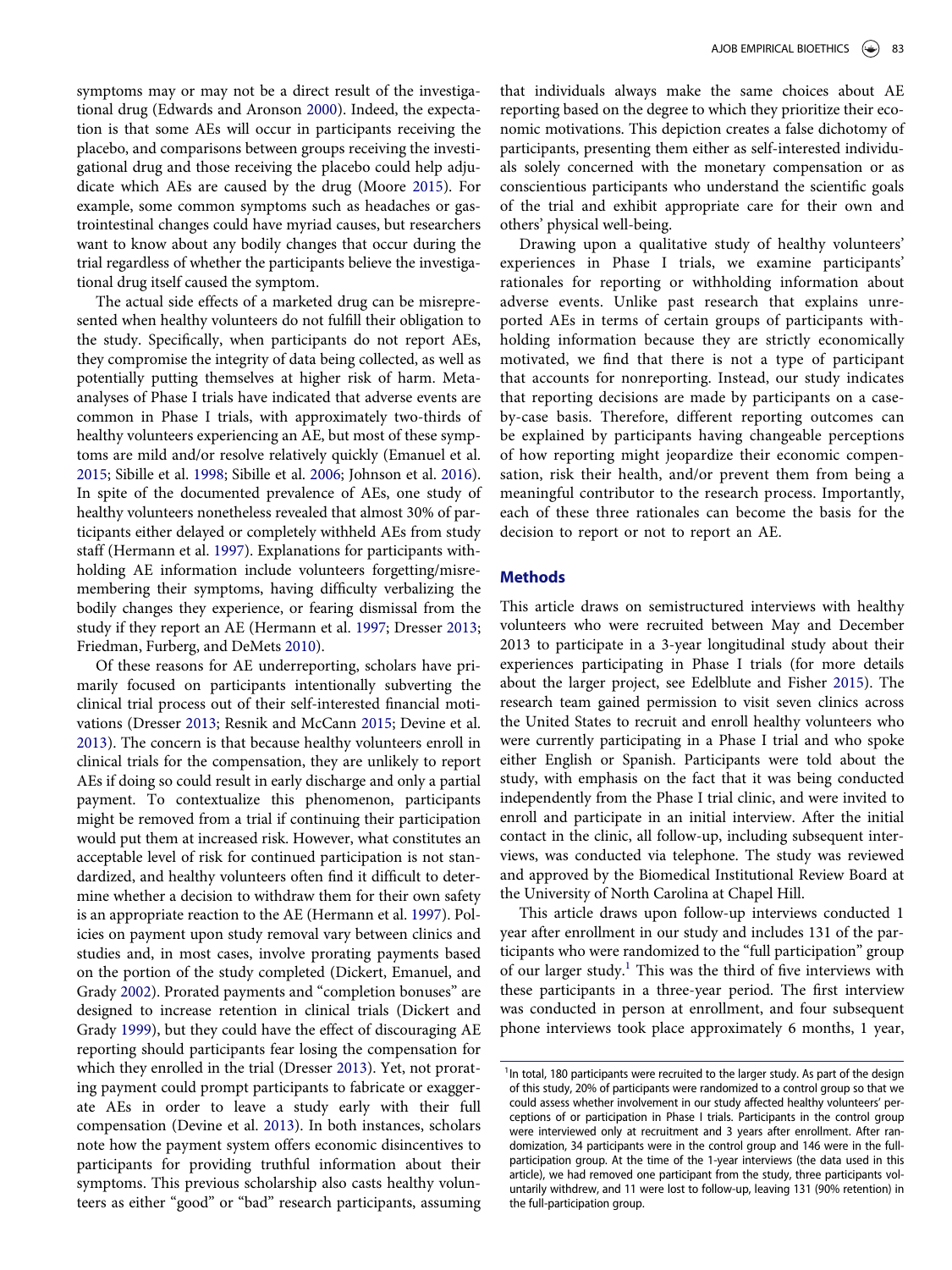<span id="page-2-3"></span><span id="page-2-2"></span>2 years, and 3 years later. We decided to focus on this single wave of interview data because participants were asked specifically about their AE experiences and were given probing questions about what they did when they had AEs and their perceptions of why those AEs occurred. Following the norms of qualitative interviewing (Patton [2002\)](#page-8-20), we started with more open-ended questions about AEs and avoided survey-like questions about reporting in order to elicit more detailed information from participants (see [Table 1](#page-2-0)). As is typical of semistructured interviews, not all participants were given the exact same questions or presented questions in the same order throughout the interview, as the interviewers would ask probing questions based on participants' responses. Although participants reference specific reporting events, the interview questions were directed at participants' overall experiences during their history of Phase I participation, not focused on any specific clinical trial. The interview also included a range of other topics about Phase I trials, including questions about their perceptions of the risks and benefits, their trust in the research enterprise, their health behaviors related to participation, and their plans for future trial participation.

All interviews were transcribed in full by an independent transcription company and verified and corrected for accuracy by a member of the project team. All transcripts were then uploaded to Dedoose qualitative analysis software and coded by two members of the research team. The goal of having a second coder was to ensure completeness of code applications and the second coding was not performed independently (i.e., the second coder could see and edit the first coder's work). Codes relevant to this inquiry include the parent code "Adverse Events/Side Effects." We also developed the additional subcodes "Not the Drug" for statements in which participants claimed that an AE was not caused by the investigational drug, "Never had Side Effects" for statements in which they asserted they had never had an AE in the course of their trial participation, "Reporting" for all statements about their own or others' reporting behavior, and "Leads to Self-Change" for statements in which they indicated the experience of an AE made them reevaluate how they participate in studies (e.g., avoid studies similar to ones in which they had AEs or stop participating in trials altogether). Data for this article consist of any portion of the participants' 1-year interviews coded as "Adverse Events/ Side Effects" in order to capture their or others' AE reporting behavior or feelings about reporting adverse events, not just answers to specific interview questions. We applied abductive reasoning (Tavory and Timmermans [2014\)](#page-8-21) to this data to explore the ways participants approach reporting. Unlike grounded theory, this methodology allowed for analysis of the data in light of preexisting explanations of reporting behavior.

<span id="page-2-4"></span><span id="page-2-0"></span>Table 1. Interview guide questions pertaining to adverse events.

The demographic representation of our sample reflected the broader population of Phase I volunteers found in previous studies (Fisher [2015](#page-8-22); Fisher and Kalbaugh [2011\)](#page-8-23). Specifically, our sample was predominantly men (75.6%) and racial and ethnic minorities (65.6%) (see [Table 2](#page-3-0)). Our sample had the following age (years) demographic representation: 18–29 (19.1%), 30–39 (35.9%), 40–49 (29.8%), 50 and older (15.3%). Less than half of our sample had full-time employment, with 35.9% employed full-time, 16.8% employed part-time, 25.2% self-employed, and 22.1% not employed or retired at the time of the interview. The annual household income of our participants ranged from less than \$10,000 to over \$100,000, with 84% of interviewees claiming a household income of less than \$50,000 and 4.6% claiming a household income of over \$100,000.<sup>[2](#page-2-1)</sup> These income data do not lend themselves to categorizing directly participants' dependency on clinical trial compensation, but the variation in participants' employment statuses and household income provides insight into a wide range of reliance that healthy volunteers have on clinical trial income.

Healthy volunteers in our sample also varied in terms of their rate of Phase I trial participation, both at the point of recruitment and since enrolling in this longitudinal study [\(Table 3](#page-3-1)). At the time of the 1-year follow-up interview, participants selfreported having completed a total number of studies ranging from one to 204. Fifteen percent had completed only one clinical trial, which was the one during which we recruited them to our study the year prior, and 64.9% of participants had completed five or more clinical trials. During their first year in our study, participants on average screened for Phase I trials 3.13 times, ranging from no new screenings to 16 new screenings. Participants completed an average of 1.7 new studies during this same time frame, ranging from enrolling in no new studies to having completed 9. This indicates that participants in our sample collectively had significant exposure to Phase I trials, suggesting that they had the opportunity to experience personally or witness adverse events during their trial participation.

#### Findings

Most participants recalled having reported an AE or suggested they would report an AE if they were to experience one. Still, a quarter of participants recalled at least one instance of not reporting an AE or presented hypothetical scenarios in which they would not report an AE. We found, however, that differences in reporting behavior were context dependent and shaped by divergent beliefs about the consequences of disclosing or failing to disclose any symptoms experienced. In general, we found that participants described three primary rationales to justify their reporting behavior: economic, health-oriented, and data integrity. While each of these rationales can be examined as a discrete narrative, individual participants might subscribe to multiple rationales, deploying different ones and

<sup>1.</sup> How common is it for you to experience side effects during a study?

<sup>2.</sup> How common is it for others to experience side effects?

<sup>3.</sup> What do you do when you experience some side effects during a study? a. [If tell staff] How does the staff respond?

b. [If don't tell staff] How do you think the staff would respond?

<span id="page-2-1"></span><sup>4. [</sup>Depending on response to #3] Who do you talk to about experiencing these side effects? How often do you tell staff? [Follow with #3a or #3b probe as relevant]

<sup>5.</sup> Why do you think some people experience more side effects than others?

 $2$ Based on the qualitative data obtained through the semistructured interviews, it became apparent that participants appeared to vary in how they accounted for household income, with some participants only accounting for their personal income (regardless of household configuration) while others included income of spouses/partners, roommates, or parents.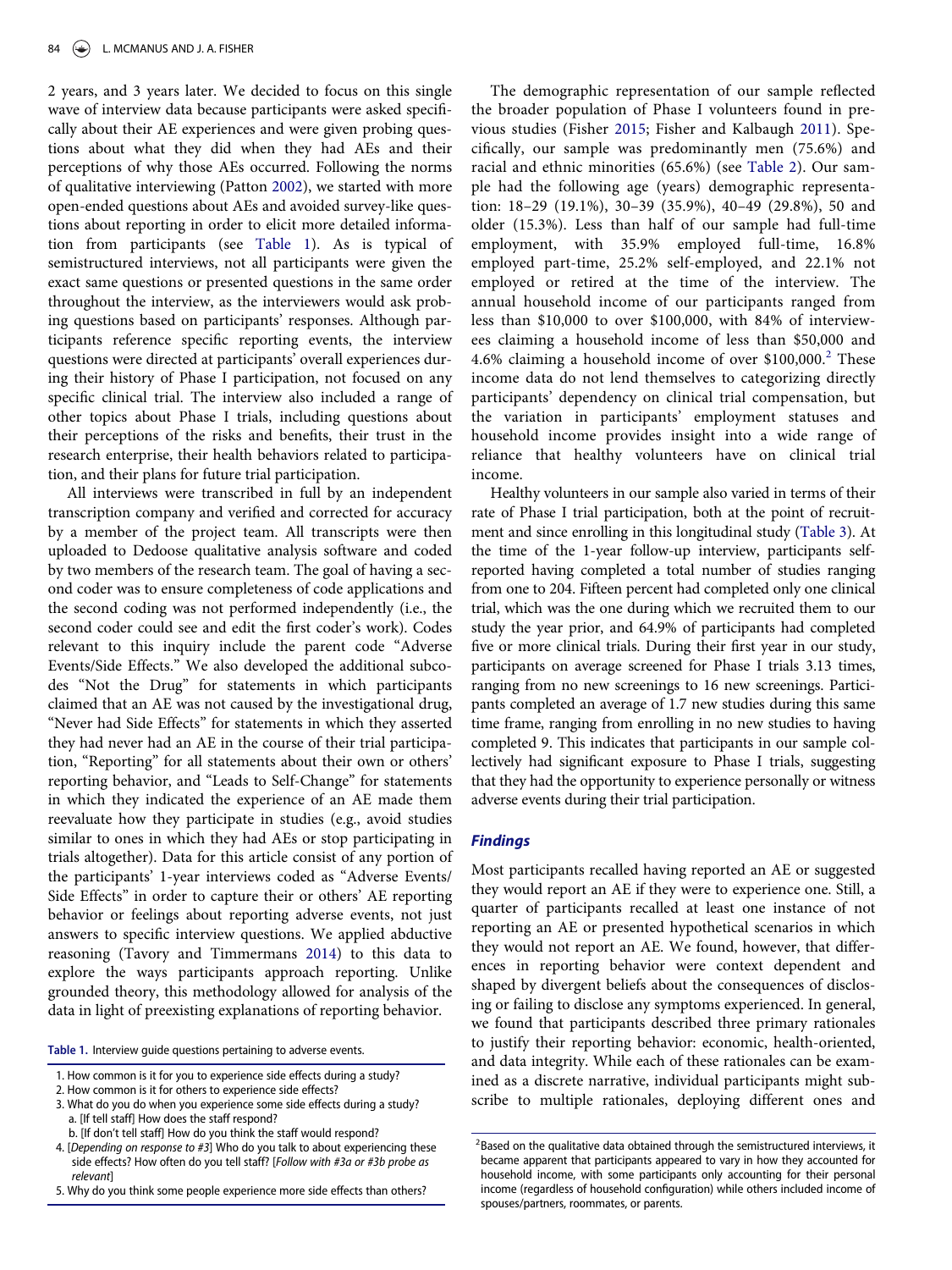<span id="page-3-0"></span>

|  |  |  | Table 2. Demographics of study participants ( $N = 131$ ). |
|--|--|--|------------------------------------------------------------|
|--|--|--|------------------------------------------------------------|

| Women<br>32<br>24.4%<br>99<br>Men<br>75.6%<br>Race/ethnicity<br>Non-Hispanic white<br>45<br>34.4%<br>51<br>Black<br>38.9%<br>American Indian<br>$\overline{2}$<br>1.5%<br>1<br>Asian<br>0.8%<br>$\overline{2}$<br>1.5%<br>Native Hawaiian/Pacific Islander<br>7.6%<br>More than one race<br>10<br>Hispanic <sup>1</sup><br>29<br>22.1%<br>Age (years)<br>$18 - 21$<br>3<br>2.3%<br>$22 - 29$<br>22<br>16.8%<br>47<br>$30 - 39$<br>35.9%<br>$40 - 49$<br>39<br>29.8%<br>$50+$<br>20<br>15.3%<br><b>Employment status</b><br>Employed full-time<br>47<br>35.9%<br>Employed part-time<br>22<br>16.8%<br>28<br>Not employed<br>21.4%<br>Retired<br>1<br>0.8%<br>33<br>Self-employed<br>25.2%<br>Household income<br>Less than \$10,000<br>15<br>11.5%<br>37<br>28.2%<br>\$10,000 to \$24,999<br>\$25,000 to \$49,999<br>58<br>44.3%<br>11<br>8.4%<br>\$50,000 to \$74,999<br>\$75,000 to \$99,999<br>4<br>3.1%<br>\$100,000 or more<br>6<br>4.6%<br><b>Educational attainment</b><br>Less than high school<br>6.9%<br>9<br>High school or GED<br>26<br>19.8%<br>Some college<br>38<br>29.0%<br>Trade/technical/vocational training<br>17<br>13.0%<br>11<br>Associate's degree<br>8.4%<br>27<br>Bachelor's degree<br>20.6%<br>Graduate degree<br>3<br>2.3% | n | $\frac{0}{0}$ |
|-------------------------------------------------------------------------------------------------------------------------------------------------------------------------------------------------------------------------------------------------------------------------------------------------------------------------------------------------------------------------------------------------------------------------------------------------------------------------------------------------------------------------------------------------------------------------------------------------------------------------------------------------------------------------------------------------------------------------------------------------------------------------------------------------------------------------------------------------------------------------------------------------------------------------------------------------------------------------------------------------------------------------------------------------------------------------------------------------------------------------------------------------------------------------------------------------------------------------------------------------------|---|---------------|
|                                                                                                                                                                                                                                                                                                                                                                                                                                                                                                                                                                                                                                                                                                                                                                                                                                                                                                                                                                                                                                                                                                                                                                                                                                                       |   |               |
|                                                                                                                                                                                                                                                                                                                                                                                                                                                                                                                                                                                                                                                                                                                                                                                                                                                                                                                                                                                                                                                                                                                                                                                                                                                       |   |               |
|                                                                                                                                                                                                                                                                                                                                                                                                                                                                                                                                                                                                                                                                                                                                                                                                                                                                                                                                                                                                                                                                                                                                                                                                                                                       |   |               |
|                                                                                                                                                                                                                                                                                                                                                                                                                                                                                                                                                                                                                                                                                                                                                                                                                                                                                                                                                                                                                                                                                                                                                                                                                                                       |   |               |
|                                                                                                                                                                                                                                                                                                                                                                                                                                                                                                                                                                                                                                                                                                                                                                                                                                                                                                                                                                                                                                                                                                                                                                                                                                                       |   |               |
|                                                                                                                                                                                                                                                                                                                                                                                                                                                                                                                                                                                                                                                                                                                                                                                                                                                                                                                                                                                                                                                                                                                                                                                                                                                       |   |               |
|                                                                                                                                                                                                                                                                                                                                                                                                                                                                                                                                                                                                                                                                                                                                                                                                                                                                                                                                                                                                                                                                                                                                                                                                                                                       |   |               |
|                                                                                                                                                                                                                                                                                                                                                                                                                                                                                                                                                                                                                                                                                                                                                                                                                                                                                                                                                                                                                                                                                                                                                                                                                                                       |   |               |
|                                                                                                                                                                                                                                                                                                                                                                                                                                                                                                                                                                                                                                                                                                                                                                                                                                                                                                                                                                                                                                                                                                                                                                                                                                                       |   |               |
|                                                                                                                                                                                                                                                                                                                                                                                                                                                                                                                                                                                                                                                                                                                                                                                                                                                                                                                                                                                                                                                                                                                                                                                                                                                       |   |               |
|                                                                                                                                                                                                                                                                                                                                                                                                                                                                                                                                                                                                                                                                                                                                                                                                                                                                                                                                                                                                                                                                                                                                                                                                                                                       |   |               |
|                                                                                                                                                                                                                                                                                                                                                                                                                                                                                                                                                                                                                                                                                                                                                                                                                                                                                                                                                                                                                                                                                                                                                                                                                                                       |   |               |
|                                                                                                                                                                                                                                                                                                                                                                                                                                                                                                                                                                                                                                                                                                                                                                                                                                                                                                                                                                                                                                                                                                                                                                                                                                                       |   |               |
|                                                                                                                                                                                                                                                                                                                                                                                                                                                                                                                                                                                                                                                                                                                                                                                                                                                                                                                                                                                                                                                                                                                                                                                                                                                       |   |               |
|                                                                                                                                                                                                                                                                                                                                                                                                                                                                                                                                                                                                                                                                                                                                                                                                                                                                                                                                                                                                                                                                                                                                                                                                                                                       |   |               |
|                                                                                                                                                                                                                                                                                                                                                                                                                                                                                                                                                                                                                                                                                                                                                                                                                                                                                                                                                                                                                                                                                                                                                                                                                                                       |   |               |
|                                                                                                                                                                                                                                                                                                                                                                                                                                                                                                                                                                                                                                                                                                                                                                                                                                                                                                                                                                                                                                                                                                                                                                                                                                                       |   |               |
|                                                                                                                                                                                                                                                                                                                                                                                                                                                                                                                                                                                                                                                                                                                                                                                                                                                                                                                                                                                                                                                                                                                                                                                                                                                       |   |               |
|                                                                                                                                                                                                                                                                                                                                                                                                                                                                                                                                                                                                                                                                                                                                                                                                                                                                                                                                                                                                                                                                                                                                                                                                                                                       |   |               |
|                                                                                                                                                                                                                                                                                                                                                                                                                                                                                                                                                                                                                                                                                                                                                                                                                                                                                                                                                                                                                                                                                                                                                                                                                                                       |   |               |
|                                                                                                                                                                                                                                                                                                                                                                                                                                                                                                                                                                                                                                                                                                                                                                                                                                                                                                                                                                                                                                                                                                                                                                                                                                                       |   |               |
|                                                                                                                                                                                                                                                                                                                                                                                                                                                                                                                                                                                                                                                                                                                                                                                                                                                                                                                                                                                                                                                                                                                                                                                                                                                       |   |               |
|                                                                                                                                                                                                                                                                                                                                                                                                                                                                                                                                                                                                                                                                                                                                                                                                                                                                                                                                                                                                                                                                                                                                                                                                                                                       |   |               |
|                                                                                                                                                                                                                                                                                                                                                                                                                                                                                                                                                                                                                                                                                                                                                                                                                                                                                                                                                                                                                                                                                                                                                                                                                                                       |   |               |
|                                                                                                                                                                                                                                                                                                                                                                                                                                                                                                                                                                                                                                                                                                                                                                                                                                                                                                                                                                                                                                                                                                                                                                                                                                                       |   |               |
|                                                                                                                                                                                                                                                                                                                                                                                                                                                                                                                                                                                                                                                                                                                                                                                                                                                                                                                                                                                                                                                                                                                                                                                                                                                       |   |               |
|                                                                                                                                                                                                                                                                                                                                                                                                                                                                                                                                                                                                                                                                                                                                                                                                                                                                                                                                                                                                                                                                                                                                                                                                                                                       |   |               |
|                                                                                                                                                                                                                                                                                                                                                                                                                                                                                                                                                                                                                                                                                                                                                                                                                                                                                                                                                                                                                                                                                                                                                                                                                                                       |   |               |
|                                                                                                                                                                                                                                                                                                                                                                                                                                                                                                                                                                                                                                                                                                                                                                                                                                                                                                                                                                                                                                                                                                                                                                                                                                                       |   |               |
|                                                                                                                                                                                                                                                                                                                                                                                                                                                                                                                                                                                                                                                                                                                                                                                                                                                                                                                                                                                                                                                                                                                                                                                                                                                       |   |               |
|                                                                                                                                                                                                                                                                                                                                                                                                                                                                                                                                                                                                                                                                                                                                                                                                                                                                                                                                                                                                                                                                                                                                                                                                                                                       |   |               |
|                                                                                                                                                                                                                                                                                                                                                                                                                                                                                                                                                                                                                                                                                                                                                                                                                                                                                                                                                                                                                                                                                                                                                                                                                                                       |   |               |
|                                                                                                                                                                                                                                                                                                                                                                                                                                                                                                                                                                                                                                                                                                                                                                                                                                                                                                                                                                                                                                                                                                                                                                                                                                                       |   |               |
|                                                                                                                                                                                                                                                                                                                                                                                                                                                                                                                                                                                                                                                                                                                                                                                                                                                                                                                                                                                                                                                                                                                                                                                                                                                       |   |               |
|                                                                                                                                                                                                                                                                                                                                                                                                                                                                                                                                                                                                                                                                                                                                                                                                                                                                                                                                                                                                                                                                                                                                                                                                                                                       |   |               |
|                                                                                                                                                                                                                                                                                                                                                                                                                                                                                                                                                                                                                                                                                                                                                                                                                                                                                                                                                                                                                                                                                                                                                                                                                                                       |   |               |
|                                                                                                                                                                                                                                                                                                                                                                                                                                                                                                                                                                                                                                                                                                                                                                                                                                                                                                                                                                                                                                                                                                                                                                                                                                                       |   |               |

<span id="page-3-3"></span>The category Hispanic includes all racial groups, of which we have those that identify as white, black, American Indian, Native Hawaiian, and more than one race in our sample.

making disparate decisions about reporting depending on the specific clinical trial context. We explore each of these themes to illustrate how healthy volunteers make sense of the risks of reporting and not reporting AEs.

#### Economic rationale for reporting behavior

AE reporting can be an economic calculation for healthy volunteers because it occurs in the context of a larger financial

<span id="page-3-1"></span>

|  |  |  |  |  | Table 3. Study participant clinical trial experience ( $N = 131$ ). |  |  |
|--|--|--|--|--|---------------------------------------------------------------------|--|--|
|--|--|--|--|--|---------------------------------------------------------------------|--|--|

<span id="page-3-2"></span>

|                                   | n  | %     |
|-----------------------------------|----|-------|
| Clinical trial history            |    |       |
| 1 study                           | 20 | 15.3% |
| 2-4 studies                       | 26 | 19.8% |
| 5-10 studies                      | 36 | 27.5% |
| 11-25 studies                     | 31 | 23.7% |
| 26-50 studies                     | 10 | 7.6%  |
| 51-204 studies                    | 8  | 6.1%  |
| Past year clinical trial activity |    |       |
| No new screenings                 | 18 | 13.7% |
| Screened but did not participate  | 23 | 17.6% |
| Participated in 1 new trial       | 32 | 24.4% |
| Participated in 2-3 new trials    | 36 | 27.5% |
| Participated in 4-9 new trials    | 22 | 16.8% |
|                                   |    |       |

decision regarding their participation in Phase I trials. As we previously noted, AE reporting involves the risk of losing some portion of the study compensation if the research team deems it in the best interest of the participants to remove them from the trial before it is complete. Among healthy volunteers, there was a shared narrative about the importance of the economic compensation for their participation, underscoring that few, if any, of our interviewees would enroll in studies without the financial incentive. There was, however, significant variation in volunteers' reliance on clinical trial income. Some volunteers used the money they made in trials as a supplement to their main source of income, while it accounted for the entirety of others' income. If reporting behavior were dependent on economic rationale alone, we might expect that those volunteers most financially dependent on clinical trials would be the most cautious to report AEs. Instead, it appeared that even when participants provided an economic rationale underlying their reporting behavior, the variation in reporting could be attributed to volunteers' perception of how likely AE reporting was to jeopardize their chance of receiving the full compensation.

The following two healthy volunteers provide examples of how economic reasoning influenced their reporting behavior.  $Edgar<sup>3</sup>$  $Edgar<sup>3</sup>$  $Edgar<sup>3</sup>$  was a Hispanic man who had participated in 7 clinical trials, and Sylvester was an African American man who had participated in 24 trials. Both had a relatively similar financial profile: Neither maintained full-time employment and both used clinical trial earnings to help support household expenses. Despite the similarities in their financial profiles, they did not exhibit the same reporting behavior. On one hand, Edgar believed reporting AEs would lead to his dismissal from a study, so the decision not to report became the most logical choice:

Interviewer: Have you ever experienced a side effect during a study when you were in the clinic?

Edgar: Yeah, I think so. Like everybody wanted to throw up. Your stomach was all messed up, headache.

Interviewer: Yeah? What do you do when you experience something like that?

Edgar: Well, you can't do nothing 'cause if you tell 'em, they kick you out. [laughs]

On the other hand, Sylvester held the opposing belief that reporting AEs would not affect his continued trial participation:

When I first started [enrolling in Phase I trials], it was around 2008 [or] 2009, I didn't report anything because I thought it would-. I thought they would cancel me out of future studies. See, that was a lack of knowledge. Now … I know that [AE reporting] that's the whole point of doing it [the study]; it has nothing to do with your next study. … I used to just keep it to myself as long as it wasn't something, you know, extreme, but if it was a stomachache or headache, I would keep it to myself. Now I tell everything.

When comparing Edgar's and Sylvester's decisions, it is clear that the difference in their reporting behavior was due to how they understood the economic consequences of reporting. As Sylvester recounted a shift in his reporting behavior, he pointed to a transformation in his understanding of what would happen

<sup>3</sup> All participant names used in this article are pseudonyms.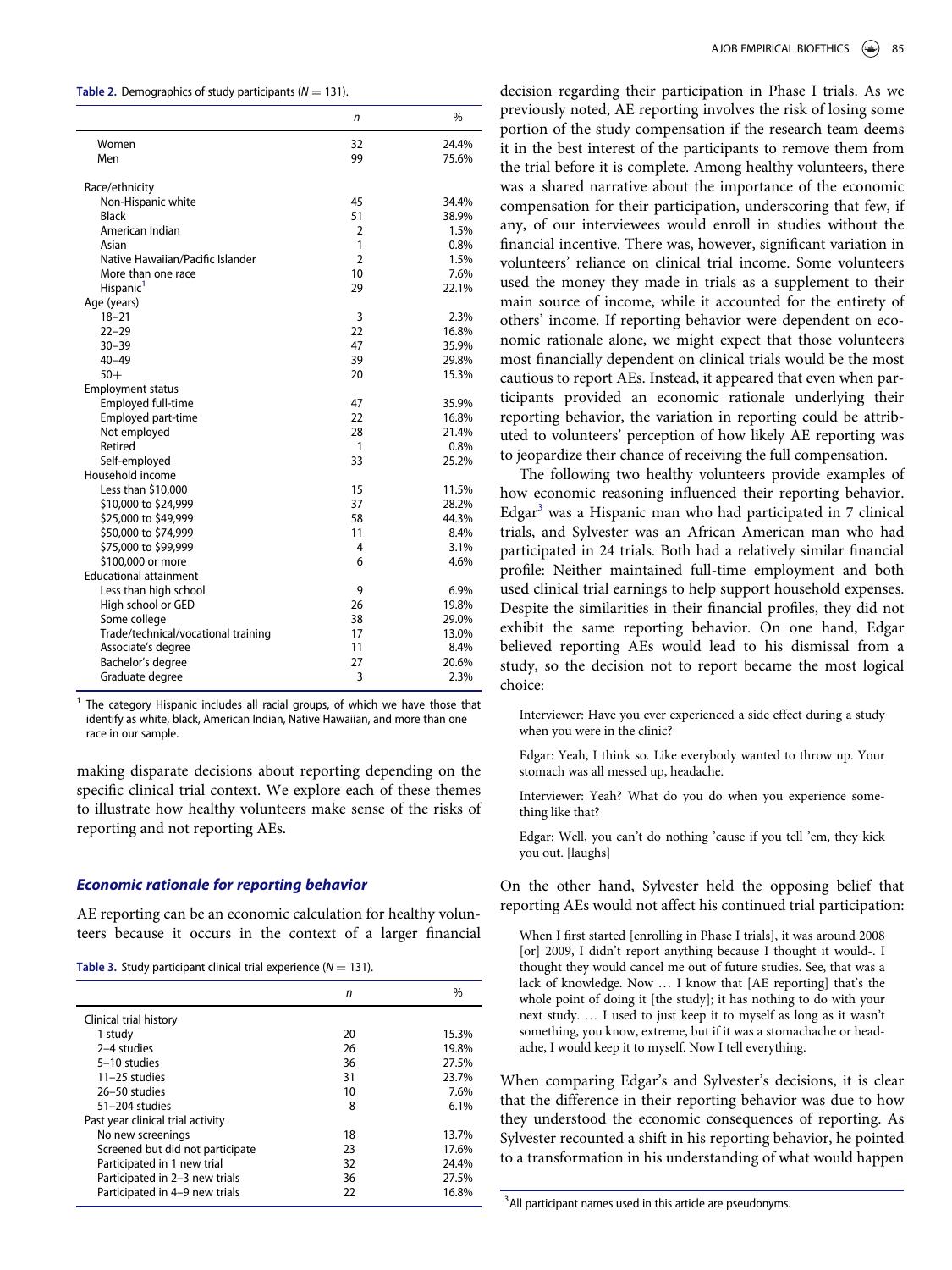if he reported AEs, not changes in his desire to earn income through clinical trials.

Many healthy volunteers recognized that reporting any AE was not likely to get them discharged from the study, but assessing which symptoms in which studies could do so became the focal point for their determination to report. Jason, a biracial man in his 30s, traveled extensively to pursue clinical trials as his full-time job and had enrolled in more than 30 studies. He claimed to report AEs 90% of the time, and he noted that most other participants were overly concerned that they could be sent home for minor symptoms. He felt quite confident that he was not at risk of losing his compensation for reporting a headache or a stomachache. For more severe symptoms, however, it became more difficult to assess what the clinic staff might do. Because of his frequent participation in studies, Jason had a robust network of healthy volunteers with whom he exchanged information, including about adverse events. Part of his decision making about reporting depended on what he had heard happened to other participants with similar symptoms at the same clinic. To illustrate, he described a study in which he expected to experience sickness but had been forewarned that it was safe to report AEs:

<span id="page-4-0"></span>In a case like that there [at that clinic], we weren't the first group of [healthy volunteers for] that study. In the first group of that study, they had bad side effects. … I had a friend in that group, and he told me before, you know, hey, that the side effects are gonna be bad and that they weren't gonna send people home, you know, just because of, oh, you're having, you know, vomiting or diarrhea or, you know, nausea or whatever. … So, I pretty much knew going in that it's okay to report my side effects [because] they're not gonna send me home from this study.

Jason highlighted that the decision to report AEs was subject to revision based on what information he might receive about how it could affect his compensation. While he understood that AE reporting was not automatically going to lead to his study participation being truncated, he also protected himself from the risk of losing some of his compensation by choosing not to report 10% of his symptoms.

These economic rationales underlying reporting can be troubling to healthy volunteers. They feel as though they need to protect their compensation by hiding their symptoms from research staff, but they can resent that the system of research disincentivizes them to be honest. For example, Oscar, a Hispanic man who had participated in nine trials, encapsulated the problem in this way:

In a lot of ways, [AE reporting] it's kind of based on the honor system. I mean, it's kind of like an urban legend as far as studies go that they're gonna send you home if you feel kind of down in the dumps, but I mean, they do tell you straight out that they could take you out of the study if the doctor determines that it's unsafe for you to continue. … They just kind of discourage … people from being honest, you know, with like results and stuff. … I can't necessarily blame them [healthy volunteers] for thinking that way 'cause, you know, they're always under the constant threat that they may starve to death if they don't make it through this thing. I don't know.

Oscar was a bit vague about his own reporting behavior, but when asked later in the interview how studies could be improved to make the experience better for healthy volunteers, he returned to the reporting problem: "Like, even if you give them [healthy volunteers] the illusion of control, just tell them like, you know, if something happens to you [and] you still want to continue to be in the study, you can still do that." Oscar's qualms suggest that even when participants have an economic rationale for their reporting behavior, they can feel conflicted about their decision not to disclose AEs to the research staff.

# Health-risk rationale for reporting behaviors

Healthy volunteers have vastly different perceptions regarding the level of harm they are exposing themselves to during the clinical trial process. Some believe there is virtually no risk, whereas others see Phase I trials as extremely risky (Cottingham and Fisher [2016\)](#page-7-1). As has been shown in previous studies of healthy volunteers, the experience of adverse events is not taken as a sign of risk or harm (Fisher [2015](#page-8-22)), and our participants similarly varied in their interpretation of what symptoms during a trial might mean for their health more broadly. We did not find evidence that AE reporters were more concerned with prioritizing their health compared to nonreporters. In fact, our findings do not provide any indication that participants are willing to withhold AEs in order to protect their compensation when they feel their health may be in immediate danger. Instead, reporting in this context was reliant on two interrelated criteria: participants' assessment of the severity of the AE and their belief about the potential for minor AEs to be precursors of greater harm.

Representing the view that not all AEs pose equal threats to participants' health was Charlie. He was a white man who was a highly experienced healthy volunteer, as evinced by his record of completing more than 60 Phase I trials over the span of two decades. He discussed making individual determinations about when it was necessary to report AEs:

Interviewer: What do you do when you experience side effects in a study?

Charlie: [jokingly] Pray. No. [laughs] Depends on the side effect. I mean, if it's a bad side effect, you know, I gotta go tell them. I mean, there are times I don't say anything because it's not that big of a deal, and they're not going to do anything other than open up their little report and constantly pester you with questions. It's not really gonna be significant … There are definitely a lot of guys who have a policy of unless it's bad, they don't say anything. I sometimes do that just 'cause it's annoying, 'cause it's such a minor side effect. You're like, "Oh Jesus, whatever."

Considering that Charlie was a serial participant who relied on clinical trial income to support himself, the risk of being kicked out of a study could sway his decision. Here, he focused instead on whether reporting the AE was important to his health or would simply lead to an unwelcome level of surveillance by research staff. Charlie, like many other participants in our study, did not feel as though he was endangering himself when he chose not to report what he saw as minor symptoms.

We found a similar pattern with a first-time participant who decided to report an AE only after the symptoms had been exacerbated. Timothy, a white man in his 40s with a graduate degree, was a particularly interesting case because he was financially stable, worked in a professional job, and claimed a household income of over six figures. Although he would not have enrolled in the trial except for the \$1,500 payment, he did so,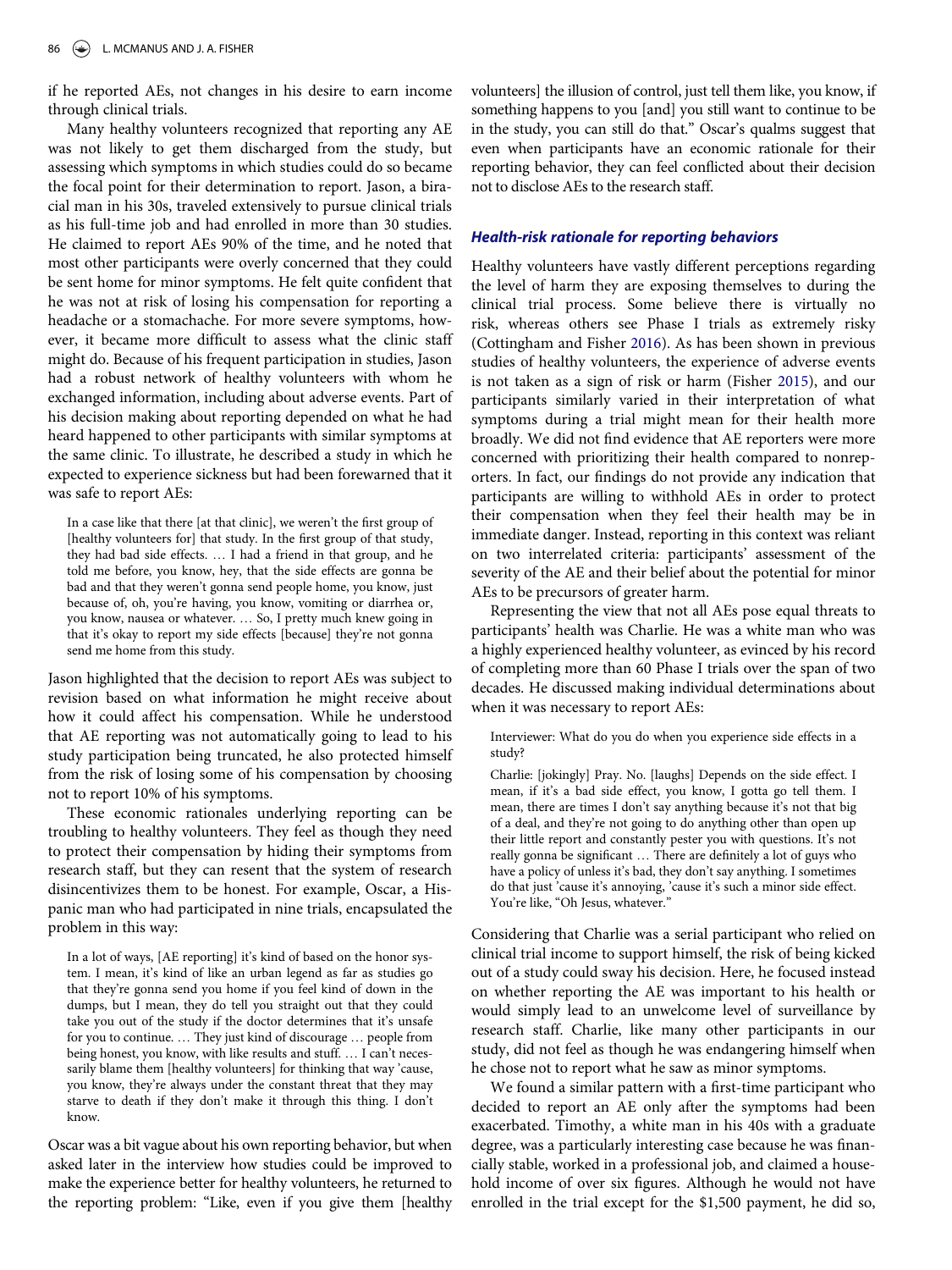after learning about it from his mother who worked in a Phase I clinic, on more of a whim than from any immediate economic need. Timothy experienced severe gastrointestinal symptoms and weight loss that ultimately led to him fainting at work and winding up in the emergency room. He had initially been reluctant to report his symptoms to the research staff, and the interviewer explored why this might have been the case:

Interviewer: So some people say that they're nervous about reporting side effects.

Timothy: Yeah.

Interviewer: Have you heard of this in your experience?

Timothy: No, you know, [but] I can understand that though 'cause they, you know, maybe fear getting kicked out of the study and losing the financial incentive. For me, at first, I was pretty ambivalent about it [the symptoms], that it probably wasn't a big deal, and so I didn't feel the need to call, you know. It wasn't until after I, you know, ended up in the emergency room that I did call. But I had been kind of gritting my way through it for a couple of weeks.

In other words, while acknowledging the potential financial risk of reporting AEs, Timothy dismissed this as irrelevant to his decision making, noting that for him, reporting hinged on him recognizing the AE as a true health risk.

In general, participants who perceived AEs as a sign of harm from a trial were all the more apt to report all of their symptoms regardless of their severity and expressed the belief that reporting would reduce their risk. Barry, an African American man who had participated in seven studies, explicitly articulated this view: "If you do feel a headache or something that's going on, let them [the research staff] know, … or if you feel the nausea or anything. That take[s] away a lot of the-, it prevents the risk." Barry illustrates that some participants were adamant about the importance of reporting even minor symptoms. Felix, a Hispanic participant, took the point further and advocated for active monitoring of one's body to be aware of any changes that might occur. During his first and only study, he experienced tingling in one of his toes, which he promptly reported to the research staff members and was impressed by the attention he received as they examined and questioned him about it. Felix explained his reporting behavior by saying,

Most people know their bodies, and you know when they're [sic you're] feeling a little, you know, woozy or a little different, a little dizzy. You know what I mean? So, when you do a study, you gotta-, you know, you gotta be conscious of your body and what it's doing.

The responsibility to protect oneself by reporting AEs becomes all the more imperative when participants perceive that minor symptoms always have the potential to develop into a serious medical problem. Victor, a black Nigerian man who had completed more than 70 studies and used to think of his participation as his full-time job, elaborated on this reason to report all symptoms:

It's not something you want to keep to yourself … My health is way more important than the money, the amount of money that I'm making. So, I think there's a good chance you'd get kicked out of the study, but also, at the same time, that's a good thing for you [to get kicked out]. You might hide it and it balloons into something other than what it was supposed to be, you know? Like you start with a headache and before you know what's happening, you have a fever, and right after the fever, you go into some kind of shock, septic shock or whatever, and you don't know why that is. So I

always think it's better off if you tackle it in the beginning before it becomes worse.

By focusing on the inability of participants to evaluate the potential risks that AEs signal, Victor demonstrates that the decision to report can be a strategy to reduce potential danger. In this way, these participants mobilized a health-risk rationale over an economic one in their reporting behavior.

# Data-integrity rationale for reporting behavior

A primary goal of drug development is to create drugs with improved efficacy while also minimizing their deleterious side effects. In order to achieve such a goal, clinical research must be designed to collect accurate information about a drug's effects on the body. Some participants expressed beliefs that pharmaceutical companies are more interested in maximizing profits than in developing more effective treatments. This tension between the scientific and capitalistic goals of testing investigational drugs was also present in healthy volunteers' perceptions of Phase I trials, and it inflected their decision making about AE reporting. Indeed, those who reported AEs tended to explain their behavior in terms of concern about data integrity, whereas those who did not report AEs often questioned the overall value of the data being collected in Phase I trials.

Some participants who recognized clinical research as potentially beneficial to society demonstrated a commitment to providing accurate data about adverse events. In one of the five studies in which he had participated, Gavin, an unemployed white man, experienced severe burning in his stomach each time he received a dose of the investigational drug. He immediately reported this symptom to the research staff, recalling,

I went to the doctor and said, "Hey, that stuff hurts, it burns," and they made a note and all that good stuff, you know. [I was] hoping the suggestion is, "Eat this, take this with food, not on an empty stomach," you know? "[Otherwise,] It's gonna burn a hole through your stomach."

In talking with the other participants in the trial, Gavin realized that many of the others had the same AE but did not report it to the staff. In reflecting on AE reporting, he contrasted volunteers' personal, economic motivations with the broader societal benefits that are part of participation in Phase I trials:

They [the other participants] don't wanna be kicked out of studies, point blank. They think they're gonna get kicked out for reporting a side effect … so they just keep quiet and suffer through whatever the side effect is, rather than saying, "Hey, look, you know, this hurts." How are you helping a drug industry or anyone if you're not telling them what the side effects are? That's why they're doing a human trial.

Gavin confessed that he was unsure whether reporting AEs could get someone kicked out of a trial, but he seemed to believe it was a risk. Nonetheless, he demonstrates that some healthy volunteers were willing to put data integrity or the public's health before their own economic compensation. This was also true of Elena, who was one of the more passionate healthy volunteers about the societal benefits of reporting AEs. She was a Hispanic woman who was also unemployed and had participated in five trials, during which she had observed how pervasive nonreporting can be. She described herself as quite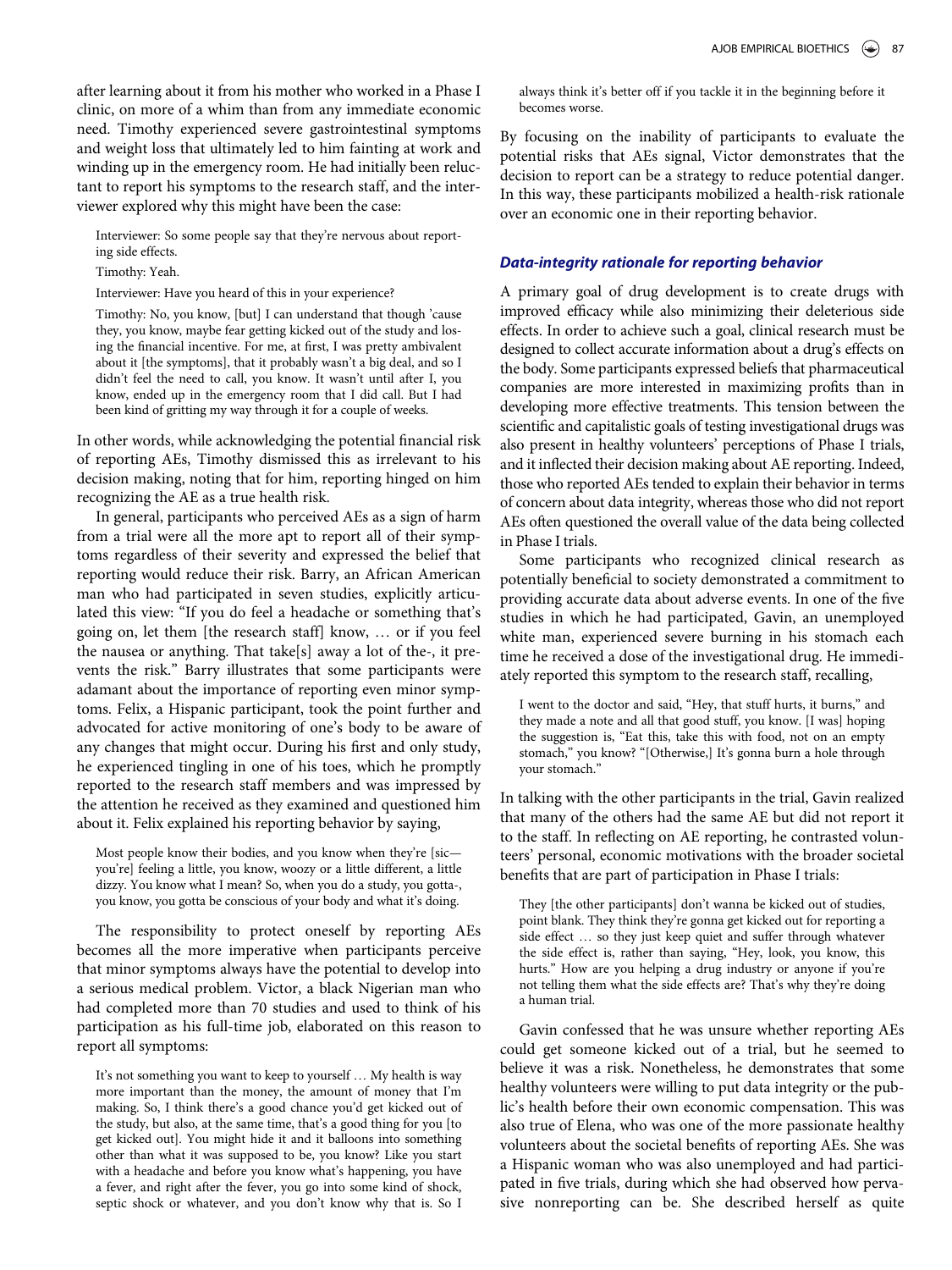confrontational in her interactions with those other participants when she saw this happening:

I put them on blast when I started talking to them on [sic] our dorms. I said, "Do you think that it's fair for other people to take this medicine when you didn't even give your accurate side effects? I mean, the pharmaceutical [company] is giving you money for your time and for your information, but yet all you're giving is time, but no information. … Do you think it's fair for the other people that are gonna depend some day on this medicine? Do you not think that one day your child is gonna be the one to be on this medicine?"

Elena made her argument personal, that even if those participants did not care about their responsibility to the trial itself, they might be endangering their own children by failing to report AEs today. This emphasis on the importance of data integrity might not have convinced her fellow participants to report their AEs, but for Elena, it fully justified her duty to report symptoms she experienced during trials.

On the other end of the spectrum, some healthy volunteers perceived that the pharmaceutical companies sponsoring the trials as well as the research staff conducting them would prefer for participants to withhold information about their AEs. Thinking of the industry itself as motivated by economic factors, these participants positioned themselves as unwilling to sacrifice their economic compensation because they doubted the possibility of data integrity regardless of their actions. For example, Myra, an African American woman who had participated in nine studies, imputed,

The pharmaceutical companies, yeah, I wouldn't say I trust them as much. … I'm saying the nature of the beast … their objective is to make money. And I did see people who had side effects [that] when they told about their side effects, they [the research staff] came up with all kinds of issues as to why they [the participants] could not get into another study with them.

In a context of pharmaceutical companies actively eschewing AE reports, the risk of losing out on one's compensation or the ability to enroll in future studies is not worth the risk. Tina, a white woman who had participated in more than 30 trials, had also experienced similar situations in which she felt certain that based on how badly the staff treated participants who reported symptoms, the staff did not want participants to give accounts of AEs. When Tina generally felt unwell during one study, she calibrated her reporting behavior accordingly:

It was a place [that] they pay a lot of money, but they didn't really want you to come clean [about AEs], so I didn't. I looked at that particular study as a study that I was doing and that we were being paid to be quiet, so I did. I'm not proud of it, but I did it.

While Tina also confessed to how badly she needed the money at the time, thereby aligning herself with the profile of the selfinterested volunteer, her feeling of discomfort about not reporting her symptoms indicates that the immediate need for financial compensation alone cannot explain her decision not to report. Rather, her disillusionment with the research being conducted at that time undoubtedly influenced her decision to withhold information from the staff about her symptoms. Ironically, while not prioritizing data integrity, Tina responded in a similar way to other participants who discussed data integrity as a factor in their decision to report AEs. In both types of cases, participants described providing the information they believed the company was looking for, whether that be full accounts of adverse events or no adverse events at all.

Additionally, Tina's example of deciding not to report her AE in that particular study also illustrates how healthy volunteers make judgments about the importance of data integrity on a case-by-case basis and make decisions about reporting adverse events accordingly. Rather than seeing a trial as tainted, as Tina did, most participants instead felt as though they needed to interpret the cause of their symptoms in order to add value to the research process by reporting. For example, Renee, a biracial woman who had participated in 14 studies, contrasted herself with other participants declaring that she is someone who will always report AEs:

I've seen people actually have side effects. They won't say anything because they're afraid of getting kicked out. Because, I mean, they're there to get money, so they'll sit there and suffer and not say anything. And I'm not-, I'm just not that type of person. If I'm feeling something, you know, I'm going to make sure it's definitely a side effect, and I'm going to say something because … it could mess up something. You know, and at the same time, you know, the people [i.e., researchers] that are interested enough to do these studies-'cause there are actually sick people that's gonna take this medicine—they need to know. (emphasis added)

At first glance, it appears that Renee was describing herself as someone who reports any symptoms she might experience during the course of a clinical trial. However, she indicated that she did not see all symptoms as AEs and wanted to report only those she believed were caused by the drug. Because she saw herself as a reliable volunteer who understood the goals of the science, she wanted to filter out any symptoms that might sabotage the trial's findings. Despite Renee's good intentions, the results of her actions nevertheless undermine the accuracy of the data.

The idea that healthy volunteers can and should determine which adverse events can be attributed to the drug also appears to be reinforced by clinic staff. When healthy volunteers believe that they should interpret the cause of their symptoms, their reporting behavior is motivated by a data-integrity rationale and illustrates why individuals would vary in their decision to report. Roman, an African American man who had participated in more than 200 studies, provides an example of how participants can learn selective reporting from research staff:

See, a lot of times I don't report my AEs because … anything will give me a headache, and most of the places that I go, they basically know this [about me]. So, a lot of times they'll say, "How are you feeling?" I'll say, "Well, I have a slight headache." They'll be like, "Well, do you think it's 'cause of the drug, or?" And most of the time, I'm like, "No, it's the [clinic] environment. I mean, I got a guy inside my room that's snoring [and] keeping me up, so I'm not getting any sleep." Or, "The diet that y'all have us on is affecting me 'cause now I gotta wait till 2:00 [p.m.] to eat breakfast, you know, and I don't normally fast that long."

Roman then elucidated how he recognizes a real AE from a symptom caused by the environment: "I have a three-day process. … If it keeps happening for three days, then at that point, to me, it's a side effect." While Roman acknowledged other participants' fear of getting dismissed from a study for reporting AEs, he did not seem to believe or worry about this. Instead, he was trying not to skew the data by providing extraneous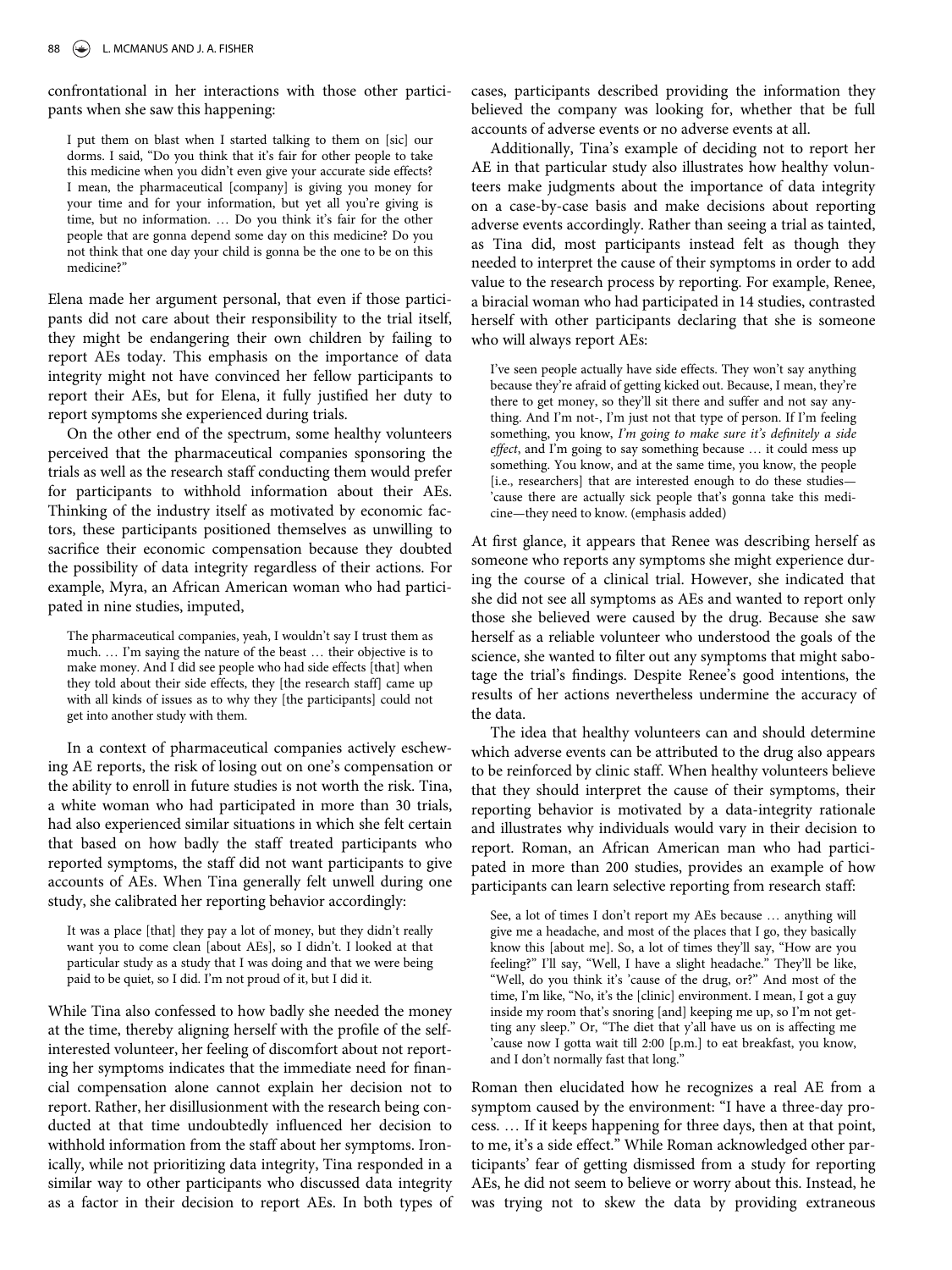symptoms, and his interactions with staff confirmed for him that he was acting as a responsible participant.

# **Discussion**

Previous research provides interpretations of why healthy volunteers fail to report adverse events without incorporating perspectives from healthy volunteers. These reports have mainly depicted the healthy volunteers who fail to report adverse events as subversive and threatening individuals, assuming they are profit maximizers who disregard their own safety as well as the health of future users of prescription drugs (Dresser [2013;](#page-8-14) Devine et al. [2013](#page-8-16); Resnik and McCann [2015\)](#page-8-15). We advance existing literature by using qualitative data to give voice to healthy volunteers who narrate multiple rationales for reporting behavior.

Our findings demonstrate that the decision to report or not report AEs is far less a reflection of volunteers' character and more indicative of their knowledge of clinical trial processes. While most participants want to protect their economic interests in the trial, they are willing in most cases to forgo their full compensation if they believe not reporting their symptoms jeopardizes their own safety or the validity of the research. Importantly, while we treated each of these rationales as discrete, healthy volunteers likely deploy combinations of these ways of thinking about AE reporting when determining their own actions. It is apparent that the economic rationale for not reporting can become dominant when participants have less concern about their own safety or doubt that detailing their symptoms to research staff will contribute meaningfully to the integrity of the trial. Likewise, even participants with strong economic motivations to avoid reporting AEs are likely to risk losing part of their compensation when they are truly worried about their health or safety in a trial. Finally, depending on their interpretation of the value of the information they can provide about an investigational drug to the research team, AE reporting might become an imperative regardless of their own economic need.

Our study has important limitations. First, we collected data only on healthy volunteers' perceptions of AE reporting and examples of times when they opted to disclose and not to disclose their symptoms to staff. As a result, it is difficult to assess what healthy volunteers actually do each time they enroll in Phase I trials. Additionally, these three rationales cannot encapsulate all the nuanced and varied reasons that determine individuals' reporting behavior, considering the wide range of symptoms they might experience as well as differences in how research staff might affect participants' reporting. In spite of these limitations, our participants, perhaps due in part to being interviewed as part of a larger longitudinal study, exhibited much candidness in describing their past experiences, including times when they failed to report.

<span id="page-7-1"></span><span id="page-7-0"></span>The value of research on healthy volunteers' experiences is that it illustrates the otherwise invisible institutional structures that shape their behavior. Our findings point to opportunities to intervene and incentivize AE reporting. Currently, healthy volunteers' perceptions of the importance of reporting AEs stem from a variety of sources. Specifically, beliefs about how AE reporting could affect study compensation, its importance

for participants' safety in trials, and the value of this information for data integrity could be shaped by the informed consent process, as well as by participants' personal or vicarious experiences with reporting. For example, when explaining their beliefs that AE reporting leads to study dismissal, healthy volunteers provided explanations derived from secondhand stories more than from any other source. This suggests that providing more clarity about what types of AEs would be grounds for study withdrawal could reduce participants' hesitation to withhold information about AEs they perceive as nonthreatening. Additionally, participants need clearer information about how all bodily changes are important to report regardless of whether participants believe the change is due to the investigational drug or due to some other factor. Healthy volunteers need to understand that their role is not to adjudicate symptoms but to report them. Finally, participants should not feel discouraged from reporting AEs because research staff members give the impression that "bad news" about an investigational drug is unwelcome information. Instead, research staff members need to communicate unambiguously how valuable AE reporting is to the drug development process, for volunteers' own safety, as well as for the safety of patients who may be prescribed these drugs in the future.

# Conflicts of interest

None.

## Acknowledgments

Additional members of the HealthyVOICES research team made this article possible by conducting interviews, verifying the accuracy of the transcripts, and coding the transcripts.

#### Funding

Research reported in this publication was supported under a grant from the National Institute of General Medical Sciences (National Institutes of Health) under award number R01GM099952, "Factors Affecting Healthy Volunteers' Long-Term Participation in Clinical Trials" (PI: Fisher).

### Ethical approval

This study was approved by the Biomedical Institutional Review Board at the University of North Carolina at Chapel Hill.

#### Author contributions

JAF conceived of and designed the larger longitudinal study. JAF (and other non-author research team members) conducted the interviews. JAF and LM (and other non-author research team members) coded the transcripts. JAF and LM conceived of article topic. LM analyzed the data. LM wrote the first draft of the article. Both authors contributed to article editing and revision.

#### References

- Abadie, R. [2010](#page-0-1). The professional guinea pig: Big pharma and the risky world of human subjects. Durham, NC: Duke University Press.
- Cottingham, M. D., and J. A. Fisher. [2016.](#page-4-0) Risk and emotion among healthy volunteers in clinical trials. Social Psychology Quarterly 79 (3):222–42. doi:[10.1177/0190272516657655.](https://doi.org/10.1177/0190272516657655)